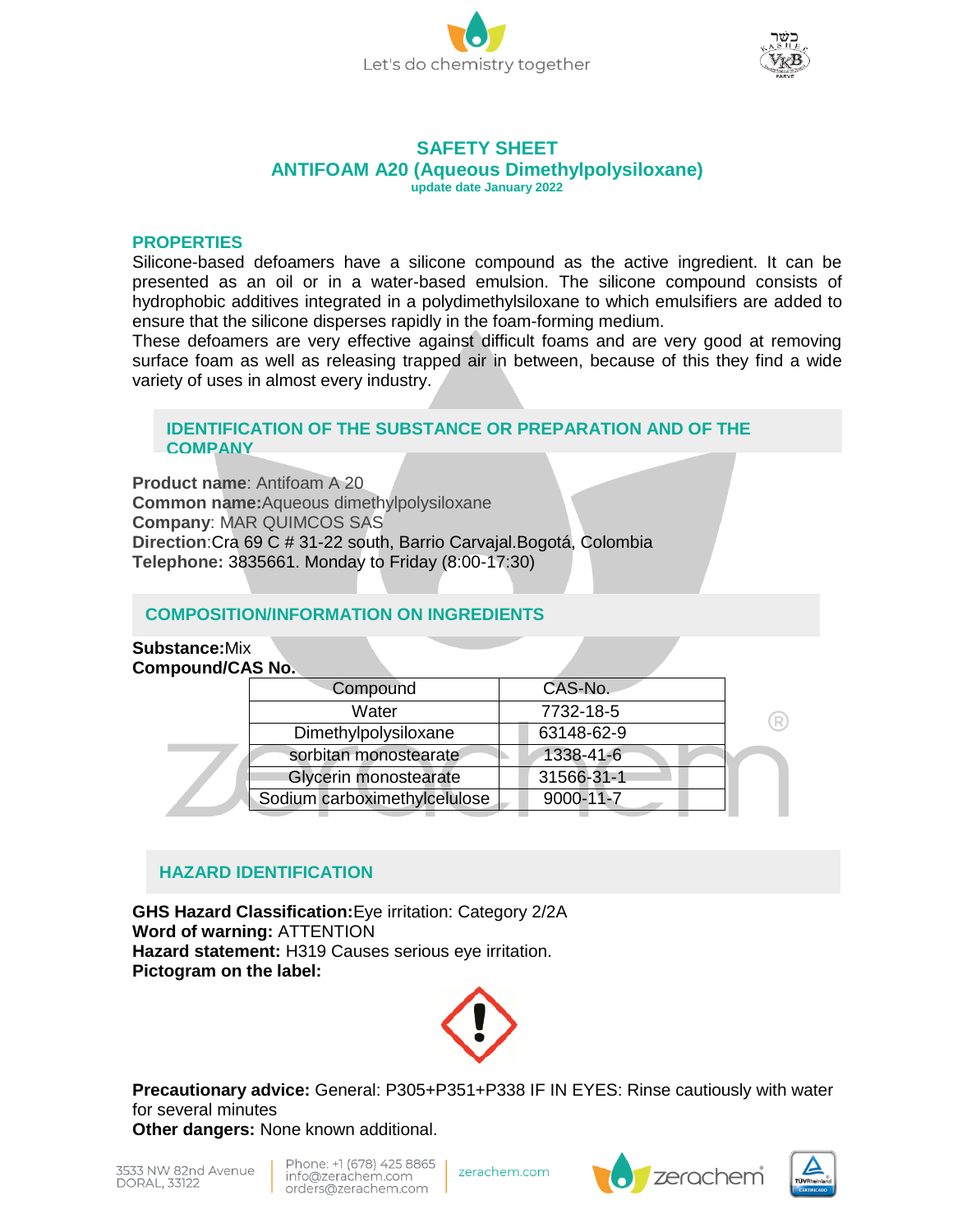



## **FIRST AID**

**Inhalation:** If inhaled, it is recommended to move the exposed person to a place where they can breathe uncontaminated air. If symptoms persist, go to a medical center.

**Skin contact:** There is no risk to dermal contact.

**Eye contact**: wash with copious amounts under running water for 15 minutes and with the eyelids open, subsequent control by the ophthalmologist, if necessary.

**Ingestion:** Do not induce vomiting.

**More serious symptoms:** Causes eye irritation, wash with plenty of water

# **FIRE-FIGHTING MEASURES**

**Suitable extinguishing media:** It is not a flammable substance

**Extinguishing media that must not be used for safety reasons:** Does not apply

**Particular special risks resulting from exposure to the substanceor to the preparation itself, to the products of combustion or gases produced:** Does not apply

**Special protective equipment for fire fighting personnel:** Does not apply

- Flash point: Not applicable (aqueous)
- Lower flammable limit in air: Not applicable (aqueous)
- Upper flammable limit in air: Not applicable (aqueous)
- Sensitivity to mechanical shock: Insensitive Sensitivity to static discharge: Insensitive

# **MEASURES TO TAKE IN CASE OF ACCIDENTAL SPILL**

#### **a) Individual precautions:**

• Follow the instructions for handling and personal protection elements.

#### **b) Environmental precautions:**

- Contain dispersion to the environment.
- **c) Cleaning methods:**

• Absorb with an inert material. To control large spills, contain the dispersion of the compound. Then if the compound cannot be pumped, store it and collect it from the area using physical methods.

## **MANIPULATION AND STORAGE**

## **Handling:**

3533 NW 82nd Avenue DORAL, 33122

Phone: +1 (678) 425 8865 info@zerachem.com orders@zerachem.com

zerachem.com





 $\bigcirc$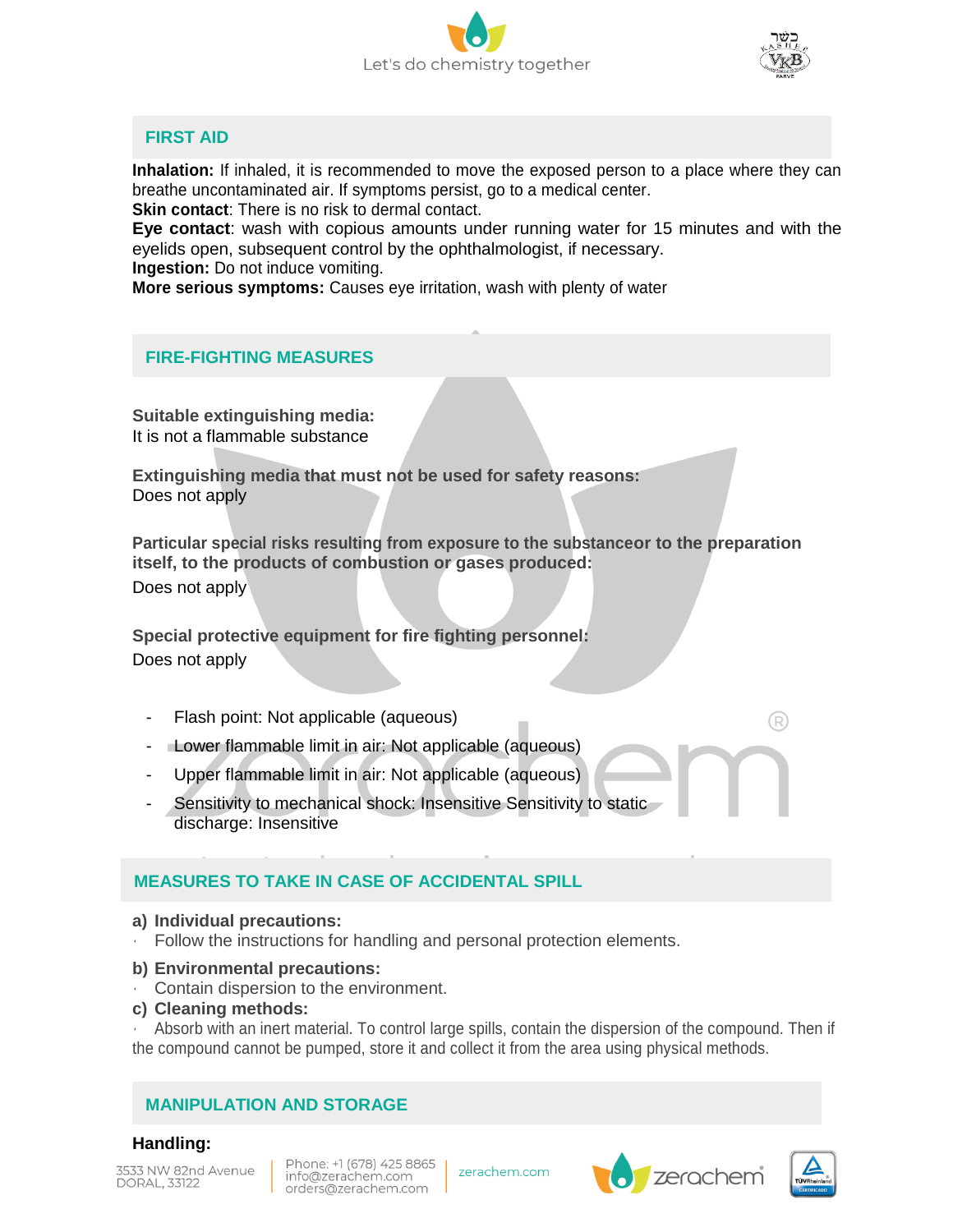



Use personal protection glasses and gloves to avoid contamination of the product.

# **Storage:**

Do not store outdoors. Store preferably at a temperaturebetween 15 to 60°CKeep in properly labeled and sealed containers (preferably in original packaging).

# **EXPOSURE CONTROLS/PERSONAL PROTECTION**

Respiratory protection: Not applicable Hand protection: Not applicable Eye protection: Not applicable Skin protection: Not applicable

# **PHYSICAL AND CHEMICAL PROPERTIES**

| PHYSICAL CHARACTERISTICS                                                                                         |  |  |  |  |  |
|------------------------------------------------------------------------------------------------------------------|--|--|--|--|--|
| <b>Viscous liquid</b>                                                                                            |  |  |  |  |  |
| White                                                                                                            |  |  |  |  |  |
| Characteristic                                                                                                   |  |  |  |  |  |
| $22.0 - 28.0\%$                                                                                                  |  |  |  |  |  |
| $3.0 - 5.0$                                                                                                      |  |  |  |  |  |
| $400 - 4000$ cP                                                                                                  |  |  |  |  |  |
| $>100^{\circ}$ C                                                                                                 |  |  |  |  |  |
| $1.03$ g/mL                                                                                                      |  |  |  |  |  |
| $\leq 60$ Seconds in two times                                                                                   |  |  |  |  |  |
| does not present                                                                                                 |  |  |  |  |  |
| Soluble in water                                                                                                 |  |  |  |  |  |
| Due to its structure, the substance<br>does not have chemical groups<br>associated with explosive<br>properties. |  |  |  |  |  |
|                                                                                                                  |  |  |  |  |  |

# **STABILITY AND REACTIVITY**

- **Reactivity**: Stable under normal conditions
- **Chemical Stability:** Stable material under normal conditions
- **Hazardous decomposition products:** Neither
- **Possibility of hazardous reactions:** None odether
- **Conditions to avoid:** Neither
- **Incompatible Materials:** Neither
- **Decomposition into dangerous products:** Neither

# **TOXICOLOGICAL INFORMACION**

**Skin contact:**no risk **Eye damage:** Irritation and redness. **Cancerological:**no risk